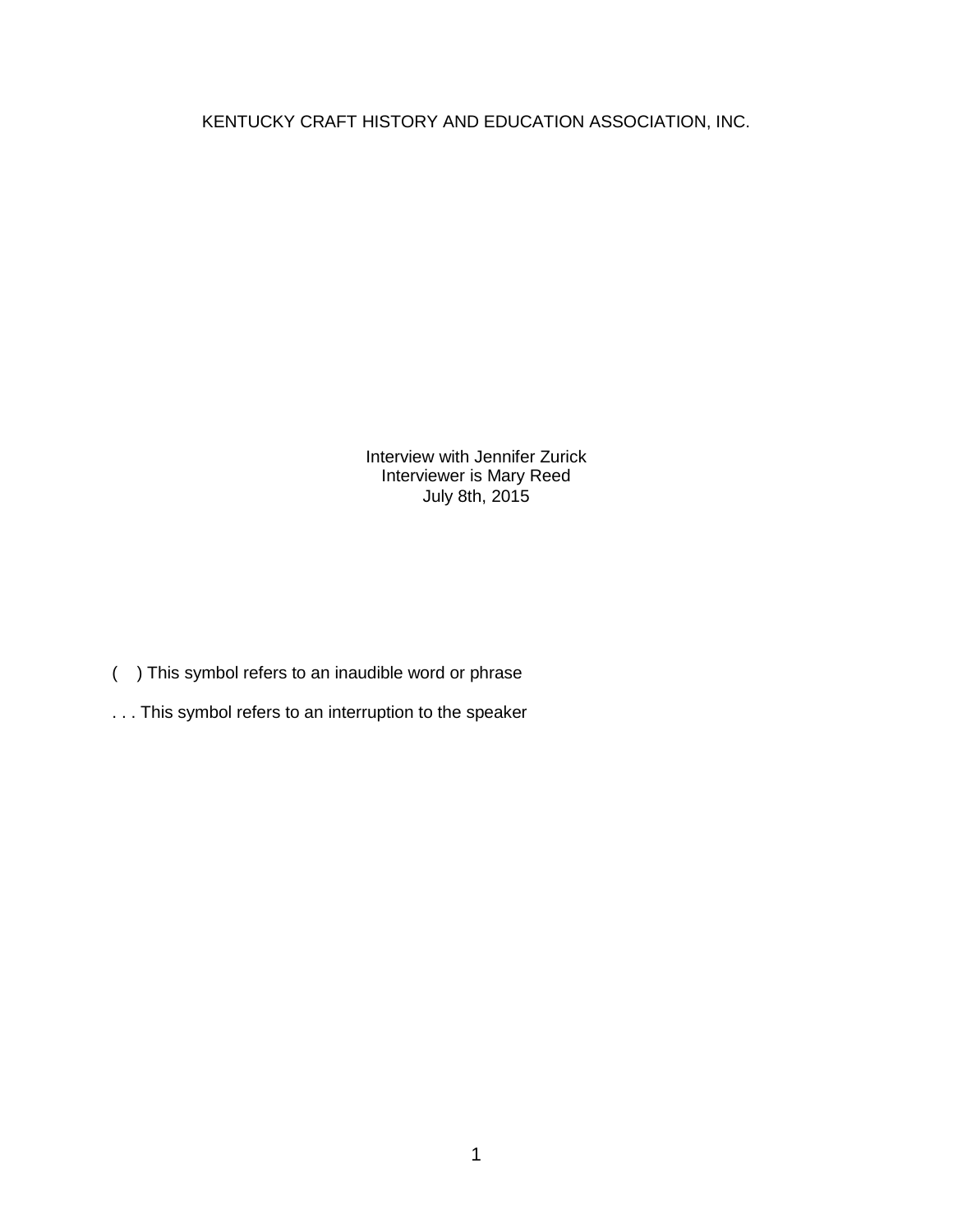Reed: ...I'm Mary Reed and I'm here interviewing Jennifer Zurick in her studio, here in rural Madison County, outside of Berea, Kentucky. Today is Wednesday, July the 8<sup>th</sup>, 2015 and this interview is part of the Kentucky Craft History and Education Association's mission to interview Kentucky Craft Luminaries in order to save their stories. Hi Jennifer, thanks for agreeing to this interview.

Zurick: Well, you're welcome, Mary.

Reed: Can we start by you telling us a little bit about yourself and your family and where you're from?

Zurick: I was born in Lexington. Lived there on the outskirts until I was about eight and then we moved to Jessamine County and I lived in Jessamine County throughout school and then in the early seventies I moved to Lee County, which is where I began my basket weaving career. But, yea, I'm one of six children. My dad was a horse vet, my mom stayed home, mom and we moved out to the country is Jessamine and that really had a big impact on me I think just being able to be out in nature, running up and down the creek and out in the woods. I mean, that's where I spent all my time basically, when I wasn't in school. So, I'm just kind of, you know, naturally into natural fibers. (Laughter, Zurich)

Reed: And to the earth. Yes. An earth person. Alright. So you're a basket maker. How did you get started in this basket making?

Zurick: Well, when I moved to Lee County this was a big adventure for me. It was moving back to the land, that's kind of during the back to the land movement and were living on a very isolated river bottom farm. To get there, you had to go down the river about a mile and across it. So there were no roads leading to the place.

Reed: You did this by boat?

Zurick: By boat. By boat. Yea, we could drive down and park at the boat dock and then take a boat down the river and across. Otherwise you could drive back roads, gravel roads for miles and miles and then walk in over the mountain. But, so it was very, you know, very remote. No electricity or running water and we farmed, horsepower and had cows and chickens and pigs. (Laughter, Zurich) Grew big gardens. Cooked on a wood stove, just, you know, kind of wanting to get back to learning survival skills and being close to the earth. And in the process of clearing river bottom. Grown up river bottoms of willows. A friend of mine and I, Pam Buckman, were, during a work party and the guys were cutting these willow trees down and then we were dragging them off and then throwing them in the river, but in the process of sitting there and resting, noticed a felled tree that the bark was flared up at the end and just started peeling it off and it came off in these long strips that were really flexible and we were like, "Gee, this stuff looks like it could be really good for something". And we thought about making clothing, actually or mats and then, you know, that seemed a little impractical. So it was actually Pam's idea to make baskets. So, we started playing around with weaving the bark. Yea.

Reed: That's interesting.

Zurick: Yea, so the first baskets were really crude. Primitive, little containers. There's one right there. This is actually one of my very first willow bark baskets, which I was proud of at the time. I actually gave this one to my dad for his birthday. (Laughter, Zurick)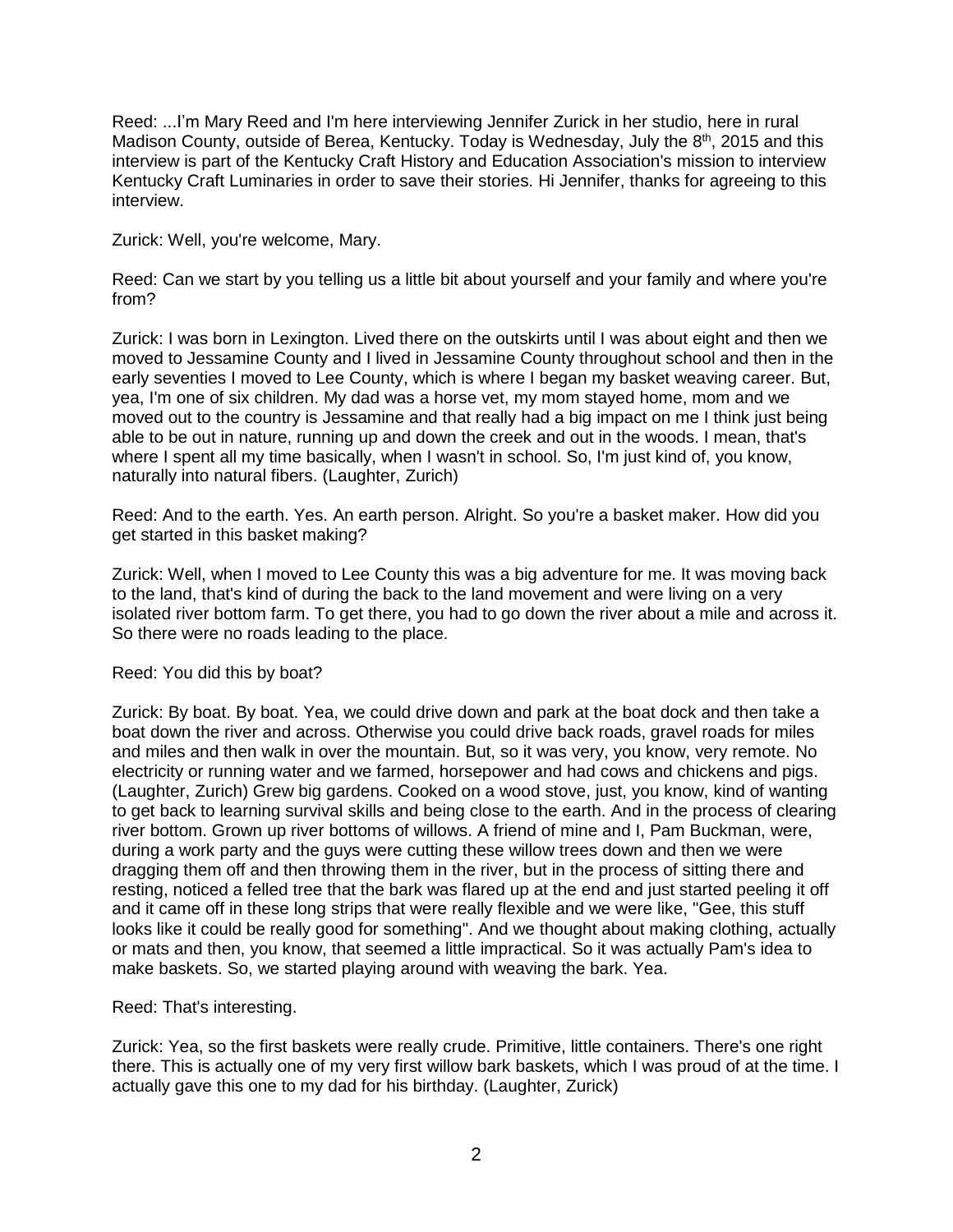Reed: And it's come back to you.

Zurick: Yea, it has. But, it took me a while to figure out. I had no instructions. Never took any classes or anything. So it took me a while to figure out, you have to have an odd number of spokes to weave so I went around and around and it wasn't weaving. And I was about to give up when I stuck one spoke in that didn't go all the way through to the other side and I've been weaving ever since. (Laughter, Zurick)

Reed: You've come a long way, baby. So can you talk about how you learned to work with this material or just it was experimental, but what did you learn, I guess?

Zurick: Yea, well it was trial and error, you know. I was really enchanted with the fiber and as I said, enchanted with that first piece and every piece I wove, I learned how to improve on the next one. So it was just basket by basket. Learning, you know, little ways to tweak what I was doing. And so for years after that I made mostly functional baskets with handles and wide spokes and weavers and then as my work evolved it got more and more intricate and refined and expensive and so I kind of got out into a different market at that point.

Reed: Can you take us through the process of how you gather and then process the bark before you . . . in order to use it to weave your baskets?

Zurick: Yea, well in the summertime when the sap's up. It's usually July is when I go out harvesting. The sap has to be up in the tree for the bark to separate from the wood. So, I'll go out and for years I've been harvesting off the Kentucky River in Estill and Lee County and I take a boat out and find the tree. I like a tree that's about a foot to a foot and a half in diameter at the base. And then I'll score around it with an axe and then get a draw knife up under, about a four to five inch width piece and then just start pulling it up. And the first strips are kind of short and then they get longer and longer until you're really stepping back from the tree and jerking, you know, this jerking, whipping motion to pull it the full length of the tree, which can be thirty to forty feet. Which is pretty labor intense. And for years, I did this by myself utiluntil I got a little bit smarter and started taking my brother and he's been harvesting with me now for about twenty years.

Reed: Is this a particular type of willow?

Zurick: It's black willow.

Reed: Black willow. So they're big.

Zurick: They are big. They're one of the tree willows. Native to the United States.

Reed: Now, when you strip the bark off the tree, does it kill it?

Zurick: It will kill the tree, you can saw it at the base and it will sprout back. So I've done both. I've taken the tree bark and left the tree, but more in the last few years as the willows are kind of thinning out and it's not really from my harvesting, they habitat has changed in the area that I have been collecting for all these years. But, I tend to cut the tree now, because now, I'll strip it standing up, but then I'll cut it at the base and then I can get the rest of the bark off the branches and the top, very top of the tree. And I always replant the branches to hopefully produce new trees.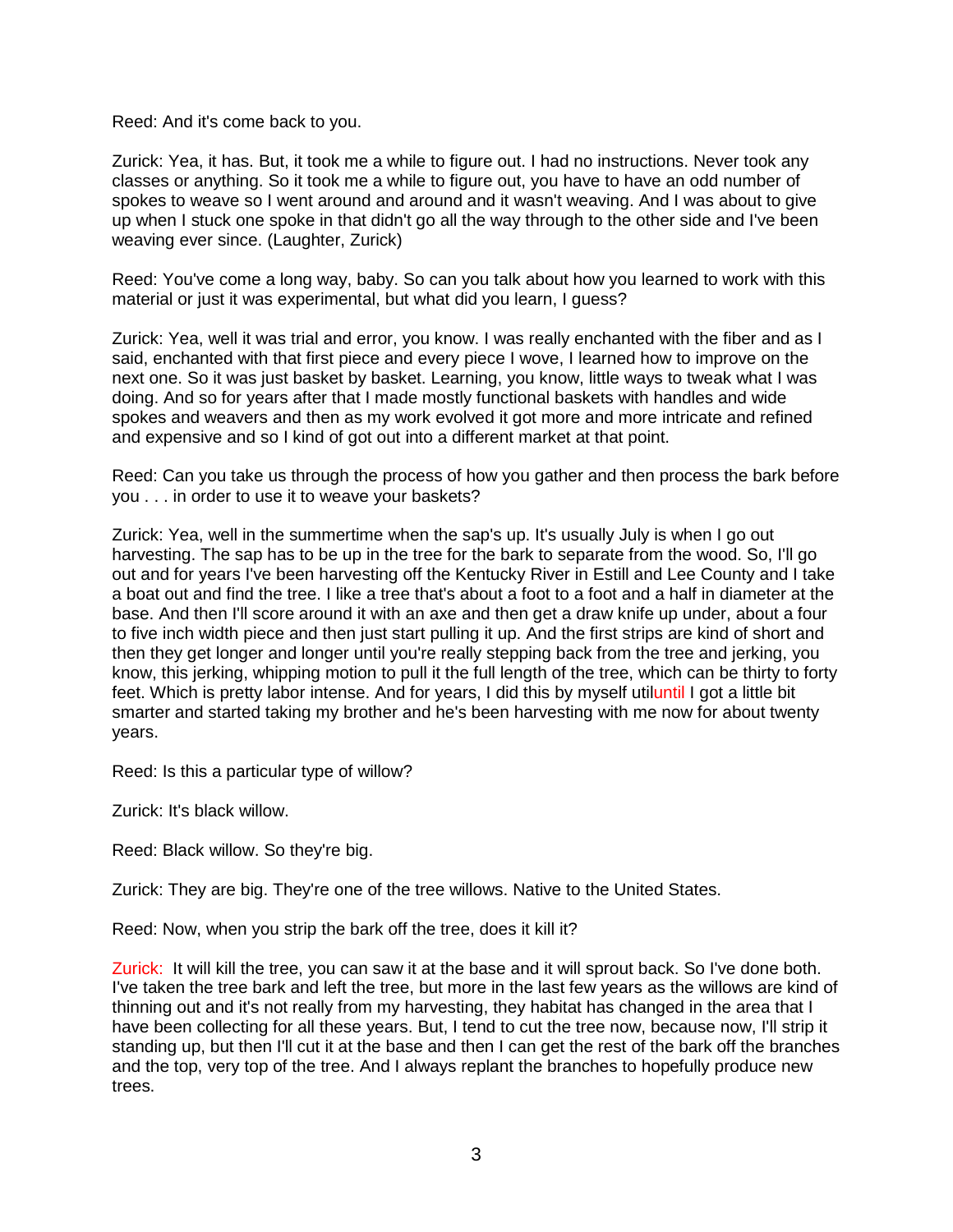Reed: Do you cut the tree all the way through or do you just, kind of, score it?

Zurick: Just cut it down, yea.

Reed: Oh, you just go ahead and cut it down. And then it will re-sprout, you're saying from that. Okay.

Zurick: Right.

Reed: So once you have the bark off of the tree, what do you do with it?

Zurick: So then I'll peel the outer bark off. So this is a piece of bark that I've peeled. Stripped off the tree and then peeled the outer park away. So, I've peeled the outer park away, then I've coiled it in a loose coil and then I'll take this home and put it in the sun for about a week to get it good and dry before I store it. And then I like for it to cure out for about a year before I use it. 8 months to a year anyway.

Reed: What's the purpose of curing it for so long.

Zurick: Unless you do that, it's just like it's still kind of a little spongey. It doesn't cut as easily. It doesn't weave quite as easily. It's just got a sponginess to it, kind of like it's still got . . . I know it doesn't have sap in it really, or maybe it does to some degree, but it just seems to do better if it's cured out.

Reed: Do you find that there's less shrinkage than . . .?

Zurick: Definitely less shrinkage. Definitely.

Reed: When you cure it out. Okay.

Zurick: Yea, because if you were to weave it fresh, yea you're going to get a lot more shrinkage. That's another good reason. Something like this one. (Laughter Zurick, Reed) That probably was a little bit tighter when I wove it originally, because this was totally fresh bark and I didn't even get all the outer bark off of it, so.

Reed: So that would have been green bark basically, yea.

Zurick: Right. Right.

Reed: So there was a lot of shrinkage.

Zurick: Yea. But I don't think I wove it that tightly to begin with, but. (Laughter, Zurick)

Reed: So then once you've cured it out and then take us to the next step.

Zurick: So then I'll take this roll of bark and I'll soak it in hot water for about an hour, hour and a half to two hours actually, until it's soft and then rehydrate it and then I take my razor knife and just cut my strips one by one. And then after the strips are cut, and I did have a wet piece here. I'll have to take the outer bark. Or there's a little more . . . well, this is the inner bark, but it's thicker than what I want to weave with. So I'll skin that off and it also, it just refines the piece and makes it more weavable and once you get a piece going you can kind of split it. Kind of a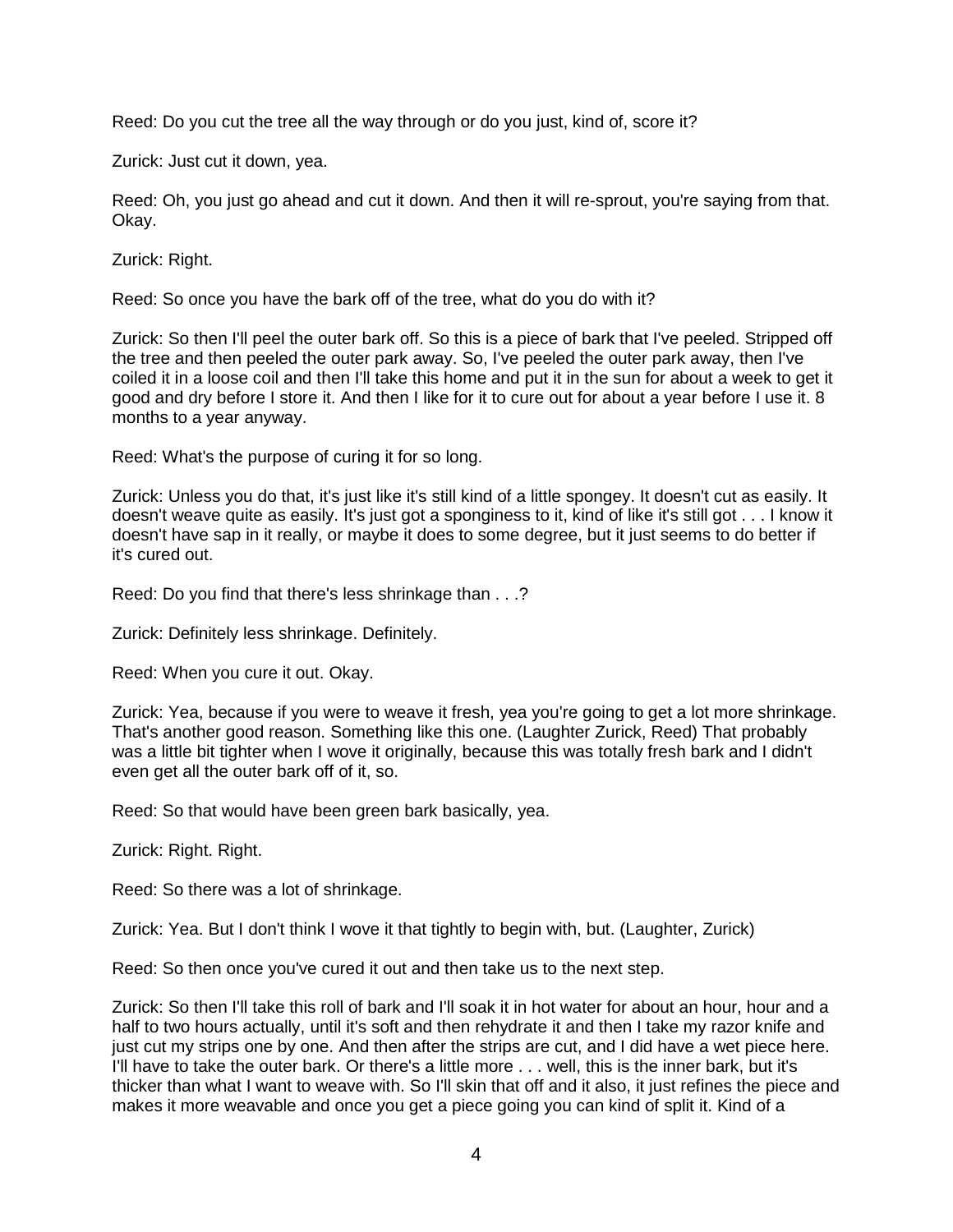combination of splitting and cutting. And then this piece, I can clean up a little bit to make cordage out of. So I get two layers out of it. So, I'll clean that up and then I'll spin it into cordage for the handles.

Reed: Of this cordage, you're taking two pieces and twisting it.

Zurick: Uh huh. It's basically like spinning rope. So then once I get all my weaving components worked up, my spokes and weavers, then I'll lay out my basket. And this one's not wet, but it's . . . this just shows you the beginning of a piece. Of a twined piece.

Reed: Very intricate weave.

Zurick: Yea. Well, I'm going to take this around a few more times and then I'm going split these spokes in half. So I'll get a very intricate weave. And it will be more like, well, one of the pieces up there.

Reed: When you start a basket, do you finish it all at once? Or does it take you . . . are you working at it for days or?

Zuricks: Days, weeks even months. The large piece behind me took two and a half months. And that's working on it . . . well actually that one, I was trying to work just 25 hours a week, but I was right up against a show so I was working a bit more than that on that piece. And it did, it took two and half months to complete so it's large and it's intricate. And I have hand processed all that material and then the weaving process.

Reed: So how do you keep the bark moist?

Zurick: I have to re-soak it in the morning, you know. I let it dry overnight and then re-soak it in the morning.

Reed: So do you let the basket dry as well or?

Zurick: Yea, I let the basket dry. Yea.

Reed: Okay.

Zurick: And then I keep it spritzed during the day while I'm . . . I mean, I want to soak it as little as possible, so just re-soaking and then I spritz with a water bottle.

Reed: With soaking, does it darken the bark or?

Zurick: It does. Yea. So.

Reed: So can you see a variation in the color from start to finish?

Zurick: Sometimes. This piece here, do you see how it's darker at the top? I mean, before you get to that border area? See how it's darkened, yea. And that piece took about a month to clean, or process the bark then weave it.

Reed: Where do you store all this bark you gather?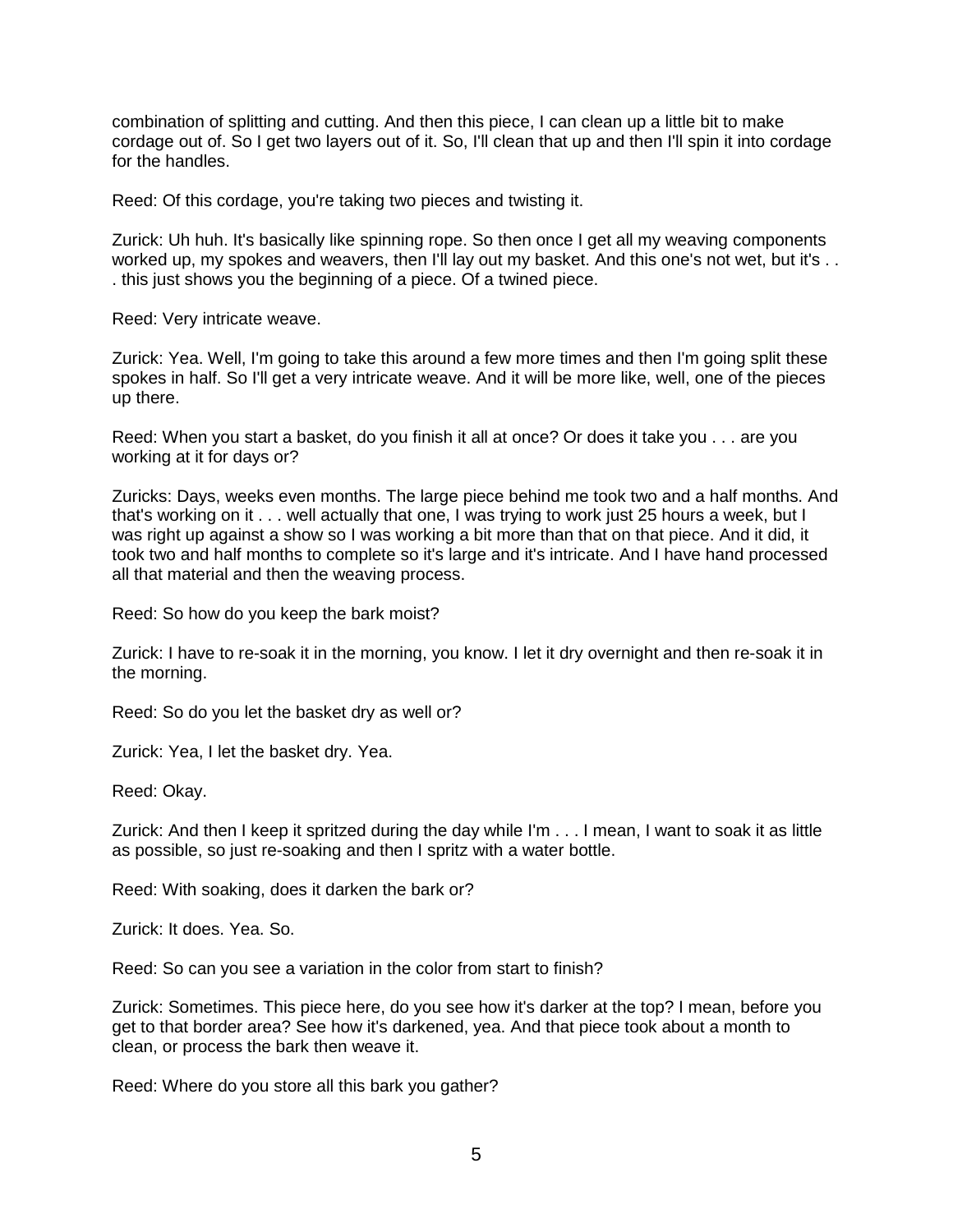Zurick: Up in the loft. (Laughter, Zurick and Reed)

Reed: Okay. And you say you like to store it for about a year before you use it or?

Zurick: Yea, before I use it, but I like to get two or three years ahead. I mean, ideally. Like, this year I actually didn't get a harvest in, so it's going to be a little tight for me. Not next year, but the following year. Because next year I will have to harvest. But I have to let that cure out for almost a year, so I may be weaving a lot of little bitty scrap baskets.

Reed: Can you buy this bark anywhere?

Zurick: No.

Reed: Have you ever studied basket making under someone or are you just strictly self-taught?

Zurick: I'm strictly self-taught. I never took any basket weaving classes until way late in my career. I mean, just in the last eight years or so. And that's because I wanted to connect with the national basket weavers in the country and began attending the National Basketry Organization conferences and I've taught at a couple of those and then I've gone, mainly because I wanted to attend, but also to take classes as well. It is fun to take class with somebody's whose work you respect and, you know, that inspires you. I finally got to weave with a Native American teacher, Pat Courtney Gold. That had been an ambition of mine for a long time, because I'm really inspired by Nnative Aamerican basketry. And have learned a lot of that technique through books and so it was nice to just get the personal touch.

Reed: And what are they weaving with?

Zurick: She weaves with the native fibers from the Ppacific northwest and their grass and Indian hemp. Well, actually I'm not sure if it's Indian hemp. Sshe uses a lot of string now in her warp. And then she'll weave harvested fibers around that. Cattails, I think?

Reed: Are there any unusual techniques that you use? That you haven't already mentioned.

Zurick: I do a lot of different twining techniques. Since I don't dye my bark, you know, try to set off designs with different colors. I do that by mixing my technique up. So I do a lot of plain twining, twill twining, wrap twining, three strand twining. (Laughter, Zurick) You know, plain plating, twill plating, diagonal plating and then I put a lot of cordage into my work, as well. So that's my twining techniques is what gives my work, you know, the designs and patterns. And I can set of, you know, geometric patterns with those techniques, which is kind of fun.

Reed: Do you know of other artists that work with the willow bark?

Zurick: Just a couple from, you know, couple of my friend from back in the old days. We discovered this fiber together and began experimenting with it. But there's just . . . and I'm not sure, Lisa Head, if Lisa Head is still weaving willow bark baskets or not. I know she moved to Pennsylvania and she would come back and harvest periodically and then she got into rye grass, like the old ( ). A traditional German coil rye grass technique and started doing more of that and then I know she spends a lot of time out in the Southwest now. So I don't know if she's still coming back for bark and producing or not, to tell you the truth. And Robin Reed is another fellow that does some willow bark basketry, but really it's not . . . actually it has not been a traditional basketry fiber at all. That's why my stuff kind of stood apart from your more traditional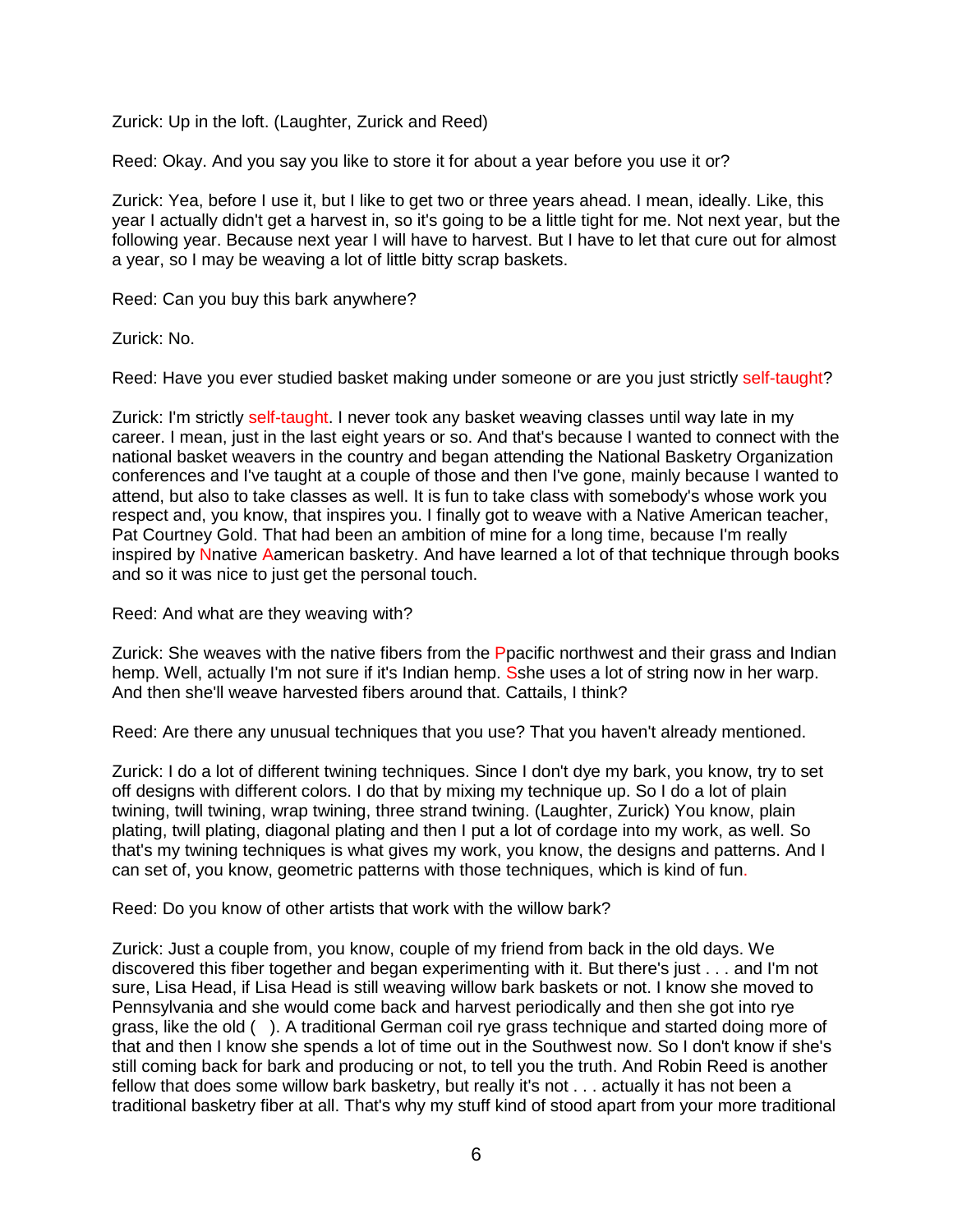basketry and became more of a collector's item because it is so unique using willow bark. I'mI've seen it used in some old Appalachian rib style baskets, where they used the willow branches for the rods and handle and then they wove willow bark in for the weavers, but I haven't seen . . . I've seen a few of those, but it wasn't a common basket tradition. Now, there's a lot more people doing the traditional willow rod basketry. The cultivated willow basketry and they're just recently starting to peel that bark and weave some of it, which I have some right over here which I got from the gathering I just taught at. I brought some of that home with me. So that's cultivated willow bark. It's very thin. It's just off of a tree that's, you know, maybe three or four inches in diameter. So you can't really separate the outer bark from the inner so much. You're going to use both.

Reed: It almost looks a different color, too.

Zurick: Yea, it is and what's really great about the cultivated willow is it comes in so many different colors. I can see where it would be real fun material to play around with.

Reed: We have about an acre of cultivated willow ( ).

Zurick: Well, I heard that Robin was growing willow.

Reed: Yea, it's so red. It would be interesting to . . .

Zurick: Yea, it would be definitely. Is that what you planted it for? For basketry? (Laughter, Zurick)

Reed: I don't know. That was Robin's project.

Zurick: Oh, I'd be interested to talk to Robin about that.

Reed: Yea, you'll have to.

Cameraman: Let me get a shot of that. This little coil basket?

Zurick: Yea.

Reed: I better be careful what I say. (Laughter Zurick, Reed) I spendt twenty years clearing that land.

Zurick: Now it's full of willow. Why don't you plant some black willow in there? Jeez, it'd take twenty years or so to get the size tree you would want. (Laughter, Zurick) Well, your grandchildren might like to weave some baskets. (Laughter Zurick, Reed) I wish, I really wish, back when we first left the farm in Lee County that we had planted, I had planted a bunch of willows in there because that bottom land is all grown up with maples and just think, if I'd planted willows.

Reed: Blackberries.

Zurick: Oh, and blackberries and you know copperheads, but that's the problem now, like, when I lived down there the willows were just thick, you know, along the rivers, but they were more open. It had been farmed recently. It was sunny. That's a tree that likes to grow in those conditions. And now they're all water maples have shaded them out.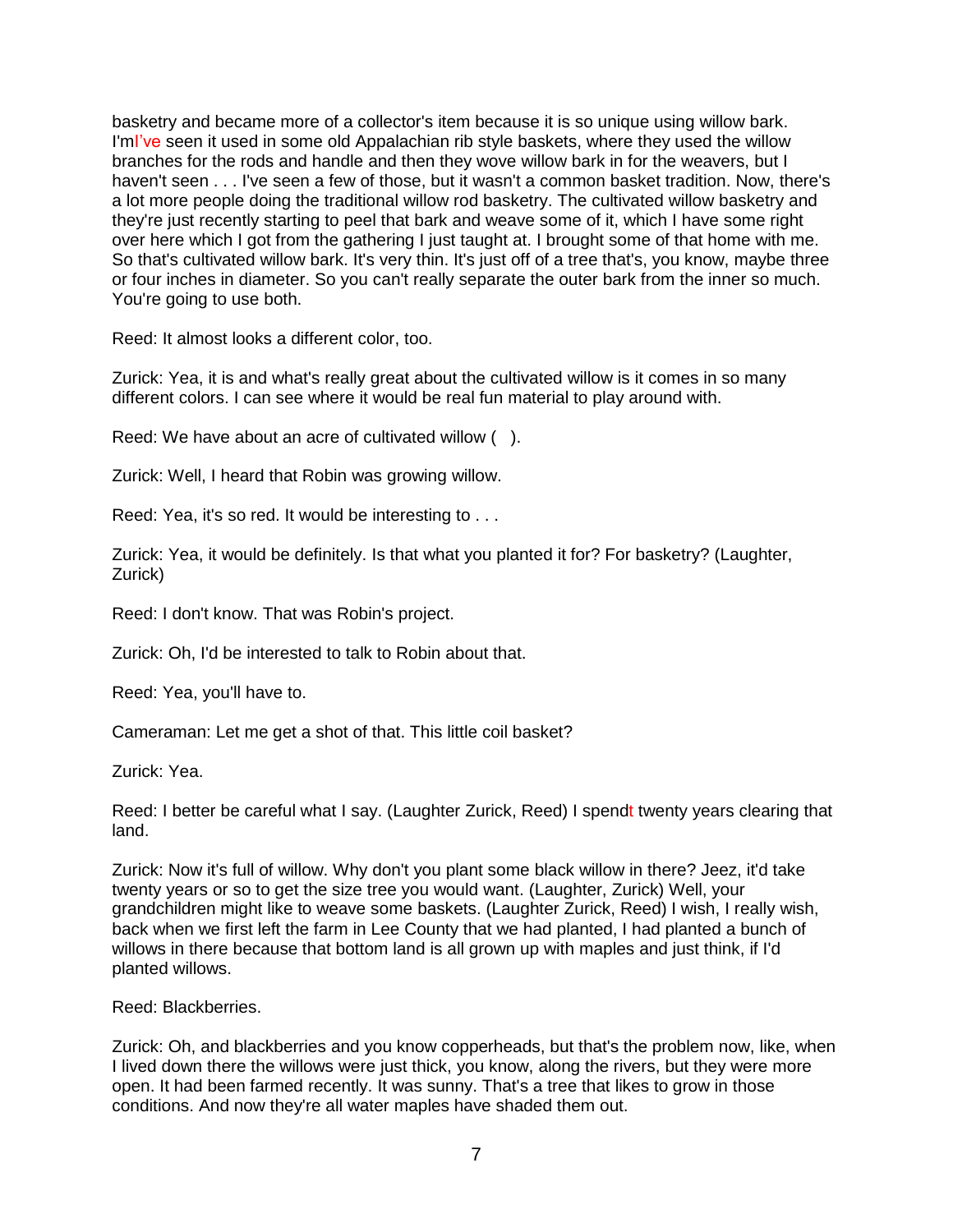Reed: Yea. Or harvesting the bark after a flood. How dirty and taking that bark out of the tree. All that river sand come down on top of your head.

Zurick: Yea, that's a messy job. (Laughter, Zurick) That's why not many people make black willow bark baskets. (Laughter Zurick) It's too hard to get.

Reed: It's too hard. I'm willing to work hard. Okay. Do you treat your baskets with anything to preserve them or?

Zurick: I just put a light mixture of mineral oil and water. So like, in a cup of water I'll just put a tablespoon or two of mineral oil, which they don't mix. I just swish it around in there and the water helps disperse the oil, kind of, lightly over the top of the basket and in the inside. It just enhances the color, basically. Seems to just give it a little bit of . . . Just brings the life out of it a little bit.

Reed: Now do you have to do that annually?

Zurick: Just one time. Yea. Otherwise I think they would just get kind of gunky, you know? Too much oil on there would just . . .

Reed: They look like they're woven tight enough to hold water.

Zurick: Yea, they don't. (Zurick, Laughter) Most water baskets were lined with some kind of pitch, like pine pitch or . . . in the Southwest anyway. I think they did make water tight basket in the Pacific Northwest. Tightly twined enough and I've heard that those double woven Cherokee baskets would hold water, once the fibers swelled.

Reed: Right. Right.

Zurick: But, yea. Mine don't. I mean I haven't tried to, you know, keep them wet so they would hold water. (Laughter, Zurick)

Reed: Seems like I've seen that in the movies. (Laughter Reed, Zurick) Somewhere along the line. Okay, so have you studied other cultures and their basket making techniques?

Zurick: Yea. Yea. I mean, I've traveled quite a bit with my husband whosewho's a geographer. I mean I never went anywhere until we got together. I pretty much stayed home on the farm and wove and raised sheep for quite a few years. But, he's traveled extensively in Asia and I have accompanied him on a number of trips to that part of the world, where basketry is still really, you know, used in a daily, functional way. Mostly bamboo. But, yea, I've sat and watched an old Himalayan fellow weave a big, old pack basket and in Indonesia I actually worked on some coiling with a basket maker and in Nepal I spent a couple of days with a Tharu basket maker doing the coiling technique, which is really not my thing, but it was really fun to have that experience. Yea, I look at baskets everywhere I go and I buy, you know, baskets to bring home and look at and, you know, get inspired by and maybe get some ideas for techniques. I love the old . . . well, I've always loved textiles, so the tribal textiles so I'm real inspired by the textile and the fineness and the utilitarianism. Well, that's not a word, but. (Laughter, Zurick and Reed) The utility! Of these old, functional baskets. I mean those are the kind of baskets I really, that I collect, generally, are functional ones. They're not really the ones I weave, but.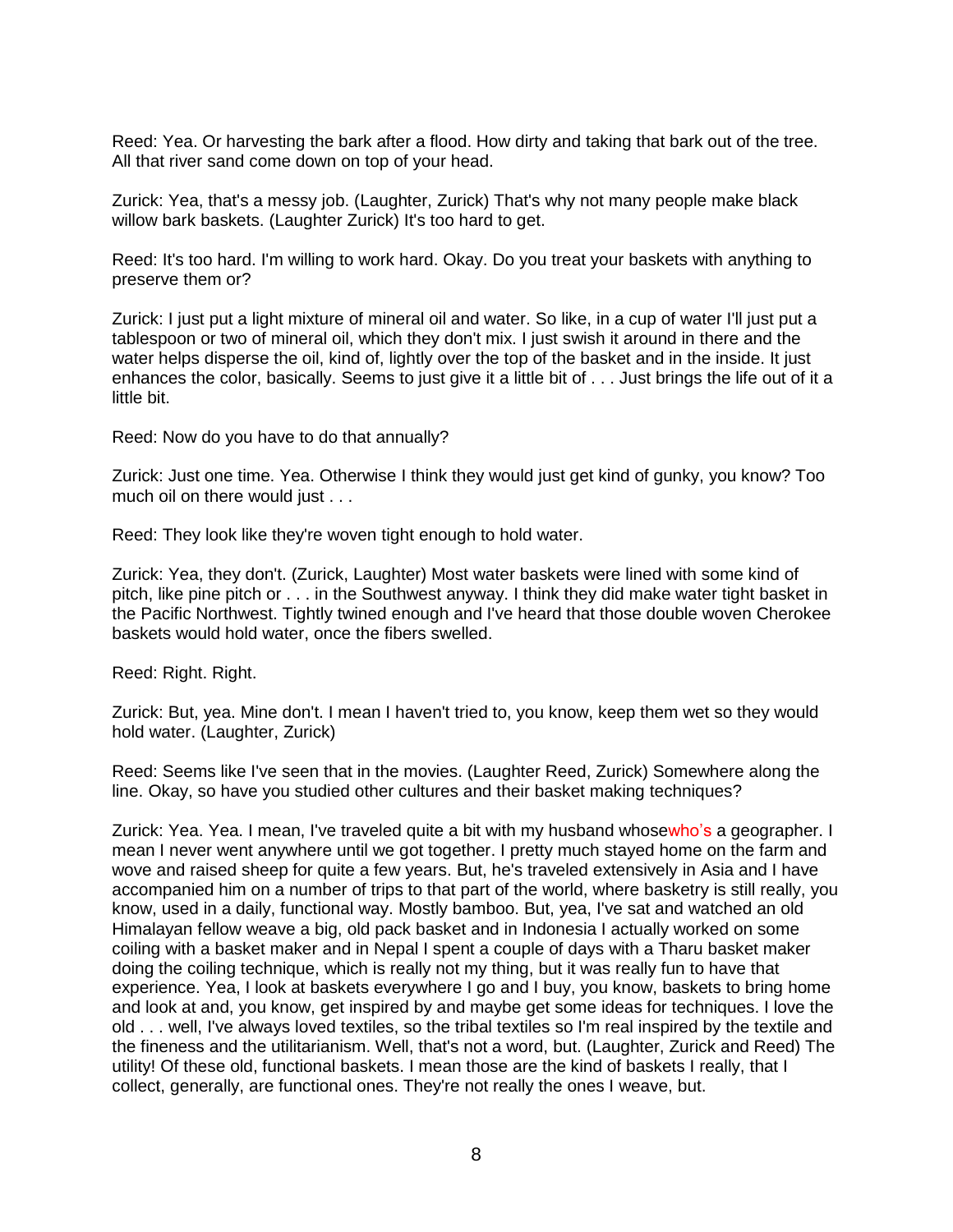Reed: Did you find that you could communicate basket language with these other cultures?

Zurick: Yea. In Nepal I actually had a little basket I was working on and sat there working on my little basket, while this guy was working on this big, bamboo pack basket. And we were just kind of looking and kind of grunting at each other, you know, nodding our heads and figured out it took me as long to make my little one as it did his big one. You know, his was an open weave, but yea, just a mutual appreciation for the work we were doing.

Reed: So what major influences have you had on your work?

Zurick: Well, a trip out west to visit my brother in Seattle back in the mid-nineties. Really put me face to face with some incredible native pieces. Pacific Northwest native baskets. And I discovered books that I didn't know existed. So I bought all these books and I came home and I just took off with the twining and the cordage and introducing new techniques. My work became a lot more intricate at that point and that really has had, probably, the biggest impact. These incredible pieces of art that were produced for function back when they were weaving, you know. I mean they're still weaving some beautiful work, but there was a lot more of it. They were a lot more prolific with it years ago. The old pieces. And then the contemporary Japanese baskets. I've really gotten turned on to those recently. So that's kind of taking my work in a more . . . less structured, kind of more organic direction. Like, I'm incorporating vines, honeysuckle and dying that with my willow bark and then weaving that through a willow bark armature and getting, kind of, some more random, it's a random weave technique, but getting some more organic, kind of, pieces, that look like you might have found them growing in the woods along the path. (Laughter, Zurick)

Reed: Well, that was my next question. Has your work changed over time, but I can see it is an evolving and especially with the honeysuckle, that's a whole new direction.

Zurick: Yea, a whole new direction there. But I fall back to what I know, you know, because it's . . . and that's what I'm teaching now, because people want to work with willow bark and that's really rewarding to teach. It's also challenging, because then I have to come up with that material. I have to harvest it and I usually have to process kits for students and that's just not something I'm willing to spend a lot of time at. So I'm trying to teach, well, I just taught two workshops. I'm teaching another one next year, but I've decided I really can't teach more than one every year or two and, you know, be able to comfortably come up with five or four . . . my work, as well as student's work.

Reed: So you have to charge for all that prep time in there too.

Zurick: Yea. Yea.

Reed: Which is a longlot of it.

Zurick: Yea. Yea and, you know, they're willing to pay, I'm finding. (Laughter, Zurick and Reed) I used to not charge enough and then I would come away feeling like I didn't get paid for the work I invested, but you know, I'm coming to learn that these are serious students that I've been teaching and a lot of them are teachers themselves and they're aware of the work involved in a harvest. And they're willing to pay for the fibers.

Reed: So how long is this workshop?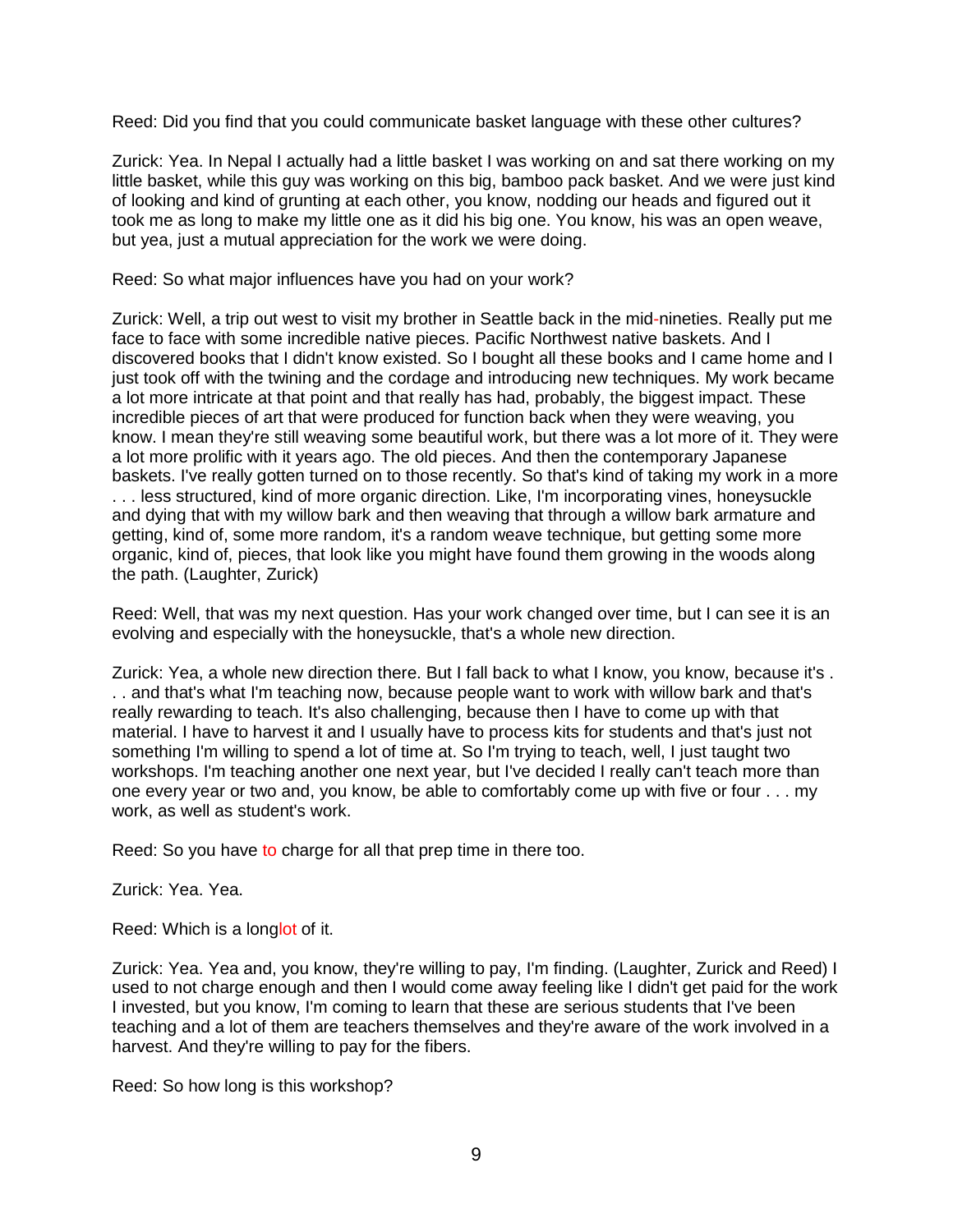Zurick: Well, I just came back from the willow gathering. It's the fourth year in a row they've done this in Iowa. Decorah, Iowa. And it's all focused on willow, so mostly its willow rod, like the cultivated willow basketry. Like European style baskets. But they're getting really creative with the rod work as well. And two women from Denmark were the other two teachers there and then I was the bark teacher and so those were 2 three day classes. Two back to back, three day classes each.

Reed: Typically, what would one of these basket classes cost a person?

Zurick: Oh gosh, yea, I didn't pay a whole lot of attention to that, but, I think its \$500 for the class and maybe, you know, 3 or 4 hundred for room and board for a week.

Reed: So around a thousand dollars a week or so.

Zurick: Yea. And then their materials on top of that, so it gets expensive.

Reed: So you would have to be serious.

Zurick: Yea.

Reed: About how many baskets can you produce in a years time or two years time?

Zurick: It depends. If I do two or three, you know, two and half month pieces or if I do a lot of little pieces. It really goes from year to year. I mean it's different every year. My typical basket takes probably 3 weeks. 2 to 3 weeks for kind of a medium basket. My little bit larger take a month to a month and a half and these large pieces I've been doing have been taking two to two and a half months to do. So I really mix that up with the little miniatures that I used my scraps up for. That are more affordable. Because when you spend two and a half months on a piece, it's like really expensive. Especially when you mark it up for retail. Because the shows I've been doing have been the high end collector's shows that I have to travel to, very expensive booth fees, very expensive lodging. A week away from home. So I have to mark things up. I have to put that retail markup on it. So I keep track of my hours on pieces and that's the only way I know how to charge, because they're all different. You know, I give myself the hourly wage. I feel like I'm willing, you know, to work for. And then that adds up and it's just like, "Oh my gosh" and then I double that. You know? For retail. And they're high. They're high end baskets.

Reed: So give me a price range.

Zurick: My baskets range from \$500 to the most expensive piece I've sold was \$9,000.

Reed: So like this great, big basket in the back that took you two and a half months would be like a \$9,000 basket.

Zurick: That one's a little bit more. (Laughter, Zurick and Reed)

Reed: A little bit more okay.

Zurick: Yea. And I may have it for the rest of my life.

Reed: I bet you're not willing to let it go for less.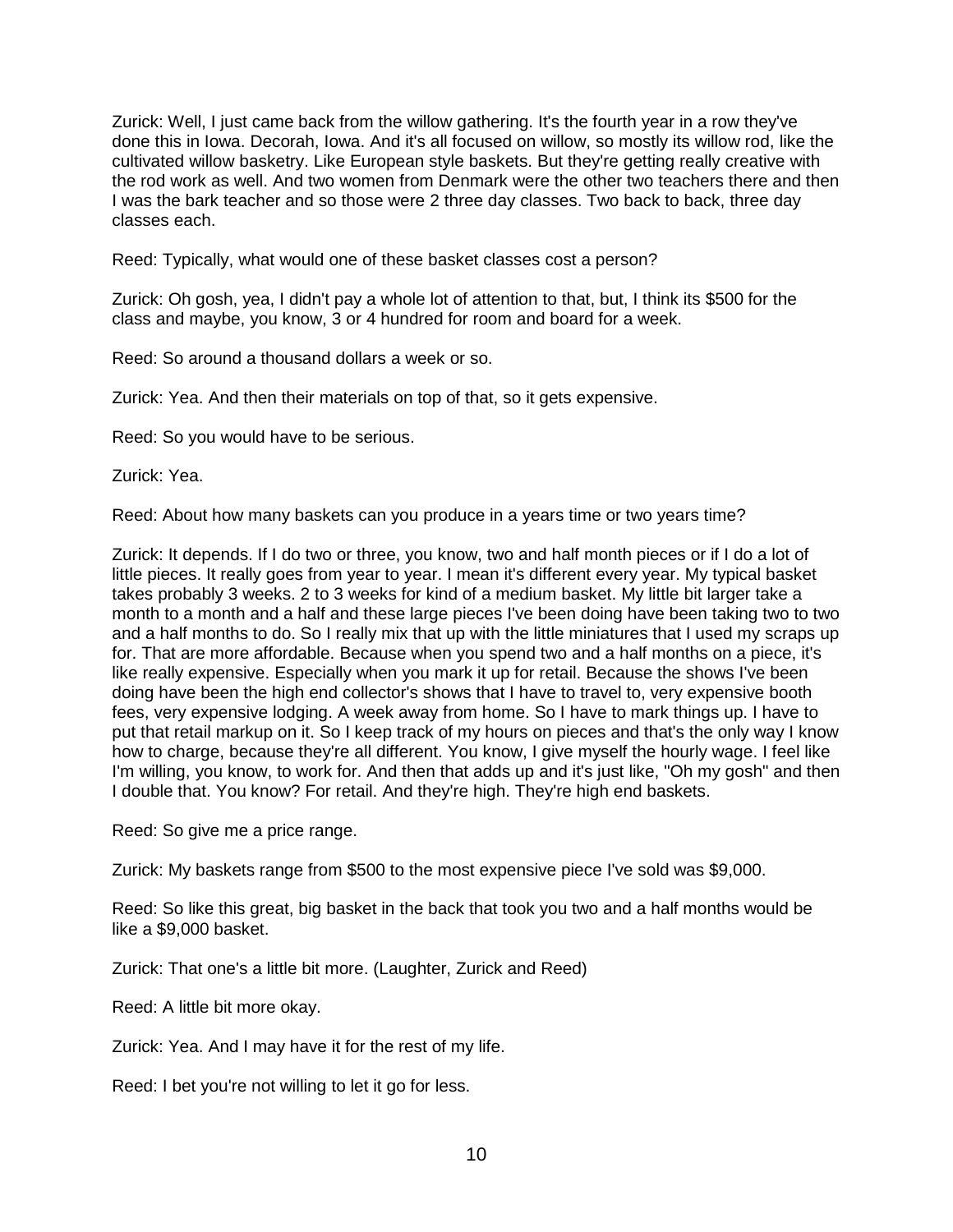Zurick: No, I'm not. Yea. Actually the first one I made that was almost that expensive. Well, the \$9,000 piece. I thought I would have that for the rest of my life. And I was pleasantly surprised when I sold it within a year and a half from the time I made it. So that was really exciting to me, to have somebody support that, you know, support my work, that really appreciated it and had the disposable income to spend.

Reed: So when you say it takes you two and a half months to make a basket like that, is that because you have drying time in between all that or is it just the intensity of it that you can't . . .

Zurick: Yea, I can't work forty hour weeks, so I'm working about 25 and in that case I was doing about 30 hour weeks, actually. So that's five days a week. I give myself the weekend off to, kind of, recuperate and so that's, you know, about five to six hours a day in the studio.

Reed: So it's not necessary to weave so many inches and then let that dry before you continue to do the next so many inches . . .

Zurick: No. I mean once I get the basket wet, I try to weave it, you know, as long as I can that day. And then Ii'll put it under a fan especially in the summertime, things can kind of start to get, you know, fermented.

Reed: Grow mold.

Zurick: Right. (Laughter, Zurick) So I like to get it dry and then I res-oakre-soak briefly. Doesn't take long.

Reed: I see you have a ceiling fan to help stir the air on there.

Zurick: I do. Right.

Reed: Now do you sign, date and number your baskets?

Cameraman: I need to change the battery. We're ready.

Zurick: Yea, so there's very little shrinkage when you work it up this fine and you're doing these tight kind of twine pieces.

Reed: So the larger the bark, the more shrinkage you'll have.

Zurick: Yea, the wider the piece, the more percentage of that is going to shrink.

Reed: Okay. Alright. So, do you number and sign and date your pieces or?

Zurick: I number and sign. Yea.

Reed: But they're not dated.

Zurick: No. I mean I have record of the date, you know, for my own records, but it's getting harder and harder for me to sign the bottoms of these baskets. (Laughter, Zurick and Reed) When I have wide spokes and weavers, I could get my name in there and the number really easily, but now it's getting more and more challenging. I'm probably going to have to develop, I don't know, some little tag that I hang inside of it maybe.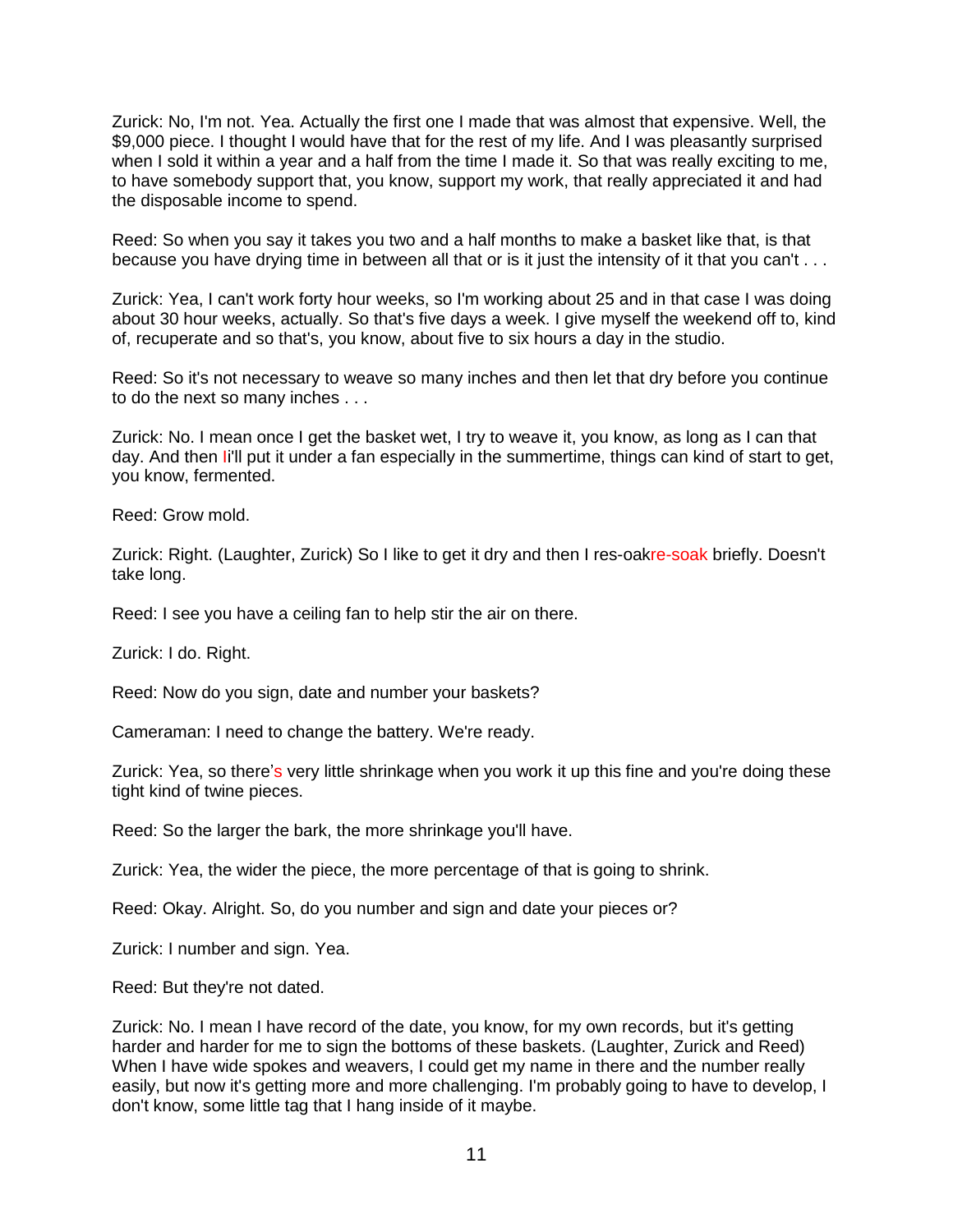Reed: May have to sign it before you weave it.

Zurick: Well, no that wouldn't work. (Laughter, Zurick and Reed)

Reed: So how many baskets have you done to date, do you know?

Zurick: I think I'm up to 770 something. Which is really not that many considering how long I've been weaving, but if you only weave, you know, a few each year, I mean that's, you know I know a lot of these people have woven thousands. I mean you hear of craftsmen working on thousands of, you know, different pieces over the years, but yea, there's been years that I've taken a whole year off where I was doing something else or traveling or just worked part of the year. Winter is kind of my most productive time. When spring hits I'm in the garden for about a month or two and then when it gets hot I come back into the studio (Laughter, Zurick and Reed) because now I have air conditioning. And then my shows are mostly in late summer and fall and then I actually have a couple spring shows too now.

Reed: So tell me about the shows that you're doing to display your . . . to market your work.

Zurick: Well for years, I did the Kentucky Guild shows. I did that for probably fifteen years and then as my work became more intricate and expensive that wasn't my market anymore. Those outdoor shows and I went to galleries, but then I felt like I really needed more exposure because my galleries were mostly local. Berea, Louisville, Cincinnati. So I applied to the Southern Highlands Guild and started doing some shows with that guild in Asheville and I had some success, but felt like I really needed even a broader audience and so applied to the Philadelphia Museum of Art craft show and a Smithsonian craft show and American Craft Exposition in Chicago area. And those have been the shows where I find customers.

Reed: High end shows.

Zurick: Yea. High end collector shows. Yea. And those are shows you have to jury into, so it's really competitive, but I've been on a pretty good run with getting into those. And occasionally even winning some awards, so that's been really fun.

Reed: Do you want to talk about those awards that you've received?

Zurick: I mean they give out a certain number of awards at every show. Best of show or, you know, best of fiber, best of glass, you know, and so I've received the Philadelphia Museum fiber award one year. The Smithsonian show I received the bronze one year. The American Craft Expo has been my best show for awards. I actually got the best of show the first time I ever did it.

# Reed: Wonderful.

Zurick: Then next year I came back I got it again. And then the third year, I got it three years in a row, which was, I mean I was just totally blown away. I think the other craft artists were too. (Laughter, Zurick and Reed) It's like get out of the way. Let somebody else get this. And then last year, the last two years I've done that show I've gotten the Founder's Aaward. So, and those are all cash awards, so they're really fun to get, because then you know at least your booth is paid the first night or at least half paid in some cases.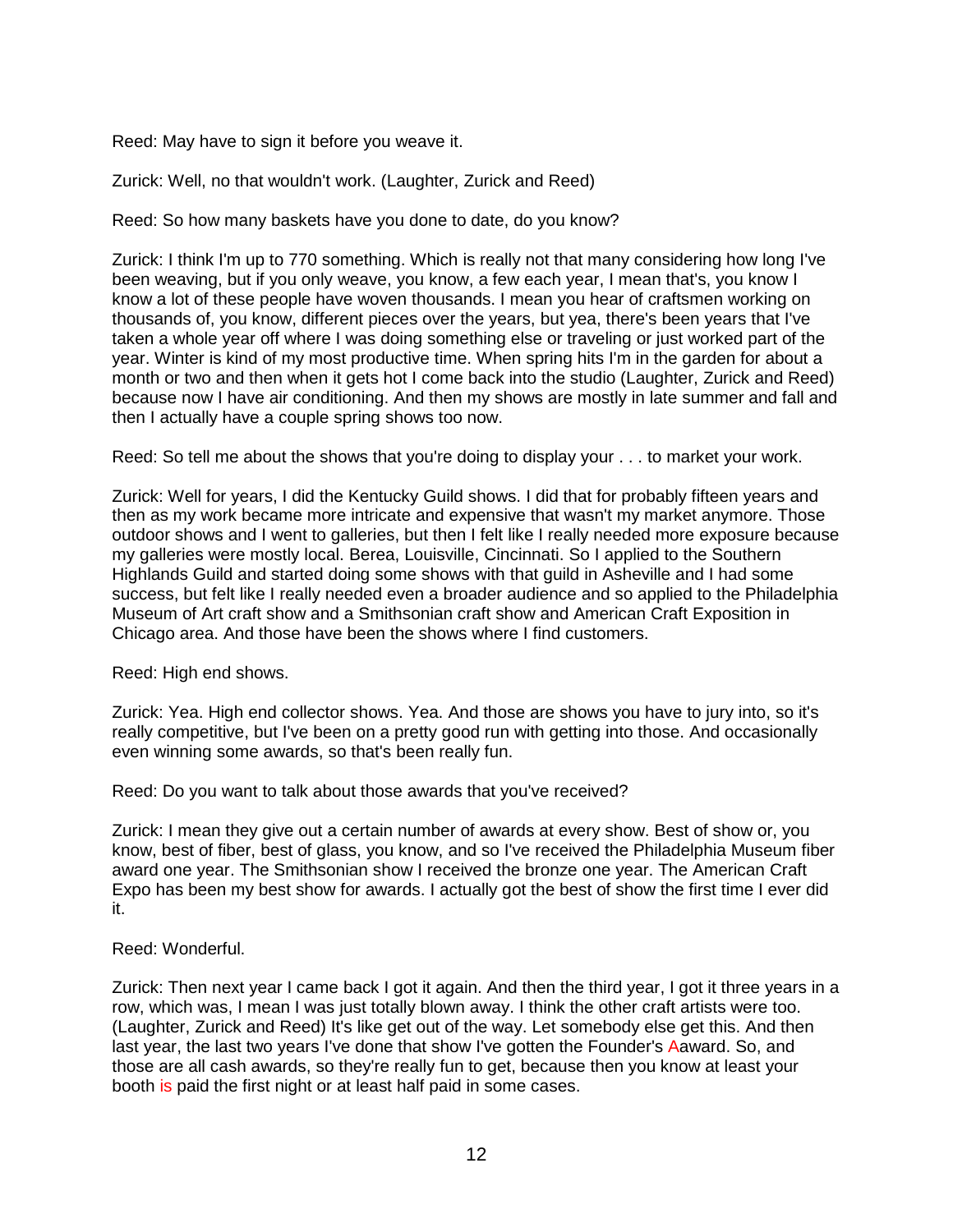Reed: Now are these awards given based on your peers or by outside judges?

Zurick: No, judges. Yea, judges come in. They are professionals in the field generally. So that's always fun. And then Ii've received two Kentucky Arts Council lindividual Aartist Ffellowships. The Al Smith Aartist Fellowships and a few years ago I was nominated for a United States Aartist Ffellowship which I applied to and got. And that was like really a major award.

Reed: Now these are also cash awards?

Zurick: Yea, that was a \$50,000 cash award.

Reed: Oh, gosh.

Zurick: Which was unbelievable. I mean I was floating. (Laughter, Zurick and Reed) For months after that one.

Reed: Yes! I can see that. It allows you to travel or study or . . .

Zurick: It allowed me to get air conditioning for my studio and I did travel some. I put some money into retirement account. I got a new computer. I got . . . what else did I do? I went to a conference, you know, that I didn't teach at, you know. Different things like that.

Reed: It sounds like you invested in your business.

Zurick: I did. Yea, I did. And I took a couples off my schedule and experimented with some ideas, new ideas I hadn't had time for. And that's when I started the large work. The large pieces that I've been doing. So it was nice to be able to take that time and not be concerned about whether this piece was successful or not. To explore and just see where that direction took me.

Cameraman: That's the end of the tape.

Reed: Okay. Well, that's huge.

Zurick: That was. That was just amazing.

Reed: Well I saw that Ike, he received one, like \$100,000?

Tape cuts out

Zurick: . . .a few years older than me.

Reed: But that was just always a fine thing.

Zurick: Oh and their baskets are amazing. They are so beautiful. They're in that Mmeasure of the Eearth video also.

Reed: Well, I saw that. That just brought back a lot of memories. Lot's of shots.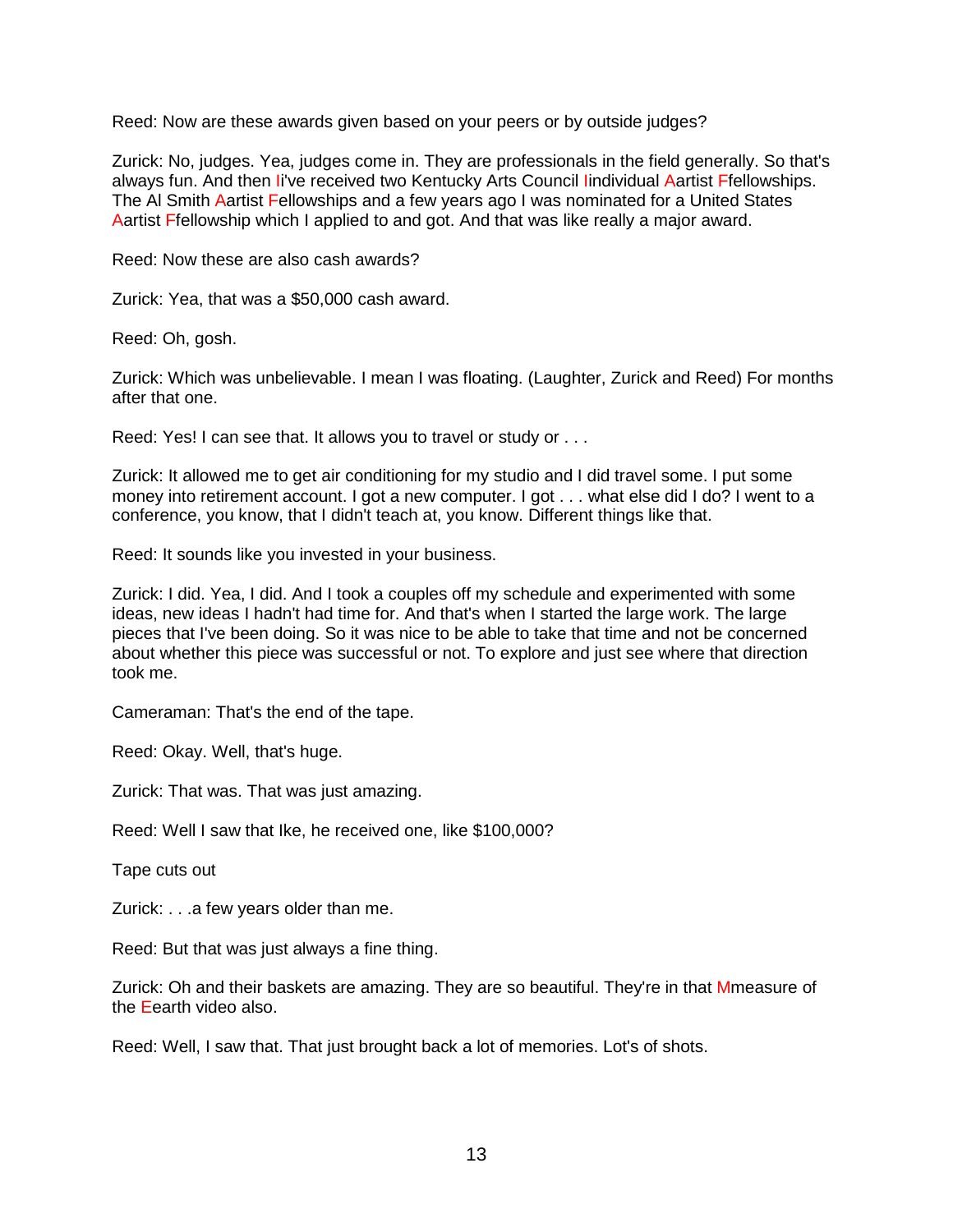Zurick: And they both were awarded the Llifetime Aachievement award from the National Basketry Organization. So they're going to be at that conference in a couple of weeks, or maybe even this week, or next week.

Reed: You're not going?

Zurick: I'm not. I'm going to be traveling.

Cameraman: We're back now.

Reed: I can't remember where we were. Are any of your baskets in permanent collections in museums of galleries?

Zurick: Uh huh. A few of them are.

Reed: Which?

Zurick: Well, the big one's the Renwick Ggallery with the Smithsonian American Art Museum in D.C. I have two at the Owensboro Museum of Fine Art in Owensboro. I have one in the Portland Museum in Oregon. I think that's the Portland Craft Museum. And then there's one in the Asheville Museum in Asheville North Carolina and I have a couple of pieces in the Johnson and Johnson Corporate Collection.

Reed: Nice. Very nice.

Zurick: Yea. It's nice when that happens.

Reed: So have you received any recognition or awards here in Kentucky?

Zurick: Well, the Al Smith Iindividual Aartist Ffellowships. Yea. I'm not really exhibiting. I've only recently started exhibiting again in Kentucky. I've just been, for almost 10 years, exhibiting out of the state. And just last two years started doing the Craft Market again.

Reed: So you're juried into the Craft Market again.

Zurick: I am, yea.

Reed: Has that been worth your while to get back into that? To be involved?

Zurick: Yea, it has been. Yea, I was, you know, I feel like I'm still testing the waters, but the first year I was pleasantly surprised and then this last show it snowed like a foot and went down to zero the day we were supposed to load in. (Laughter, Zurick) And there was a U.K. ballgame one day and the show was really dismal until the last hour and then I made several sales and had a better show than I havehad the year before. It was one of those shows where you're just like clinging to the very end (Laughter, Zurick) just hoping, wishing, praying, you know, you'll at least pay your expenses.

Reed: You never know.

Zurick: You never know. And it really is a matter of just two or three people coming and purchasing a piece that will make it a success for me.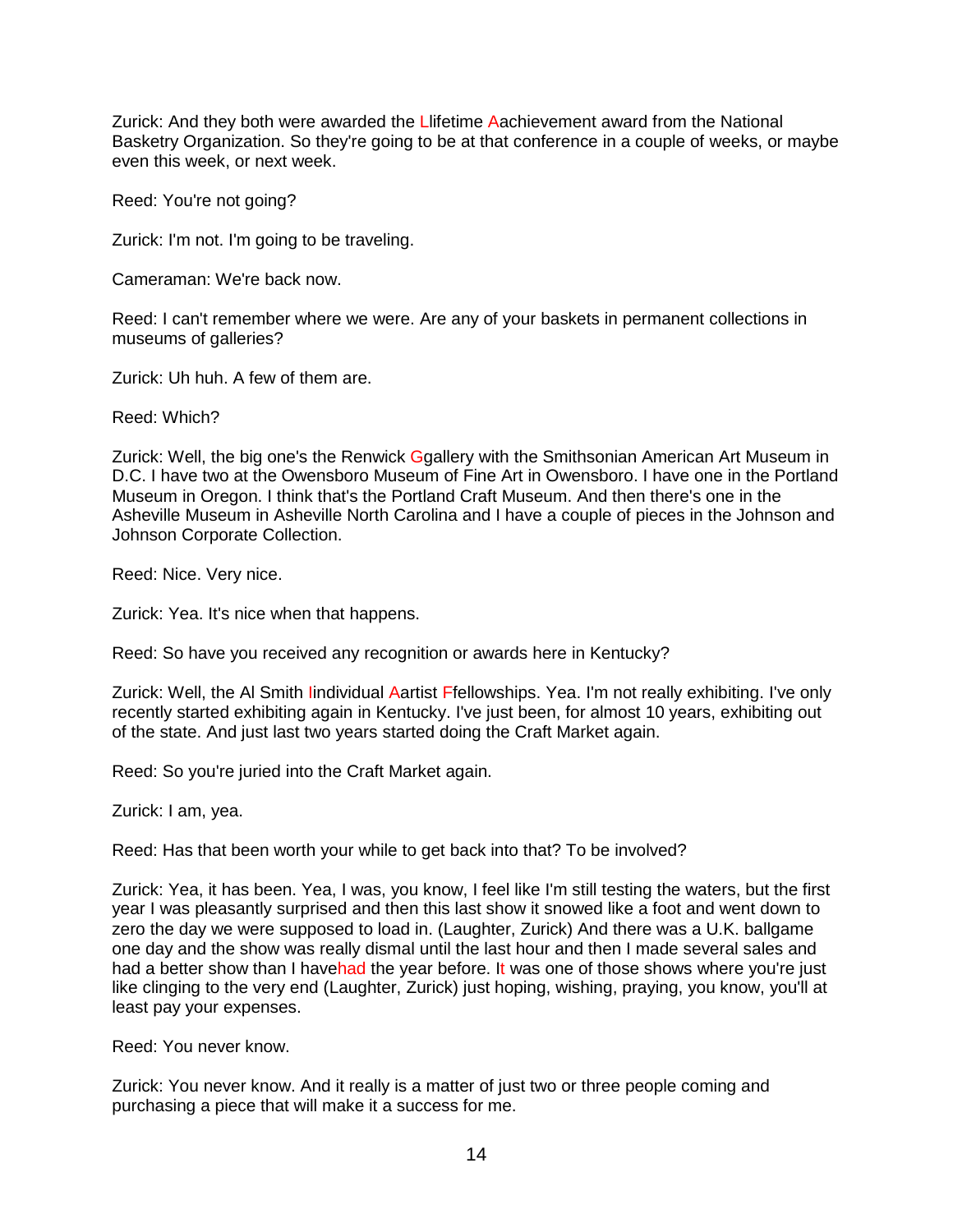Reed: Have you ever been involved with, years ago it was called the Kentucky Arts Foundation and now it's the Kentucky Museum of Arts and Crafts in Louisville?

Zurick: Yea, I was involved with them quite a bit early on, but no, not in the last, I don't know, decade I guess. I think there's just been a turnover, different people are running the show there and I don't know if they're not as interested in basketry in the state or . . . I used to get invitations all the time to do shows with them and I haven't heard anything, not a peep for years so I don't know what's really going on there. I know they've got a new . . . They newly renovated or expanded. They have a nice gallery there and I used to sell some out of the shop. Hasn't been an outlet for me or a venue.

Reed: So you said you have been a member of the Kentucky Guild of Artists and Craftsmen and the Kentucky Arts Council Craft MarketPprogram and the Kentucky Museum of Arts and Crafts in the past. Have you found that it's been to your benefit to be a part of these state organizations and if so, how?

Zurick: Yes. Early on. I mean really I got my career started with the Kentucky Guild and I've remained a member. You know, up to the present. I'm not really very involved. Their outdoor show is not really a venue for me. I've actually been intending to put some stuff in their gallery, now that they have a gallery in Berea. I've had pieces in different little shows that they've put on here and there. But I'm not really that active in the guild anymore. I guess most of my energy is going towards, you know, the national venues.

Reed: So have you been published in any publications?

Zurick: A few. The book that came along, or that was produced by the curator of the Smithsonian, the Renwick show. That's a really nice book. Measure of the Earth. It's also called Measure of the Earth. Phyllis George, way back in the '89 I think, did a Kentucky Craft Book.

Reed: Speaking of . . .

Zurick: Oh, yea. Kentucky Crafts.

Reed: I would love to get your signature.

(Laughter, Zurick)

Zurick: I'll have to sign it Jennifer Heller Zurick, I guess.

Reed: However you want to sign it is fine with me and I was kind of surprised when I pulled it out and I was researching you and doing my homework and thought, "I don't have Jennifer's signature". But I think it's because I took it to shows and you weren't doing shows then. So I thought, "I'm going to take it with me and get your signature on that". Yea. So it makes it more special.

Zurick: Nice. (Laughter, Zurick and Reed) I'll have to get yours in my book.

Reed: Alright., we can do that. We can do that. Okay. So did you find that Phyllis George helped your career by being in that book?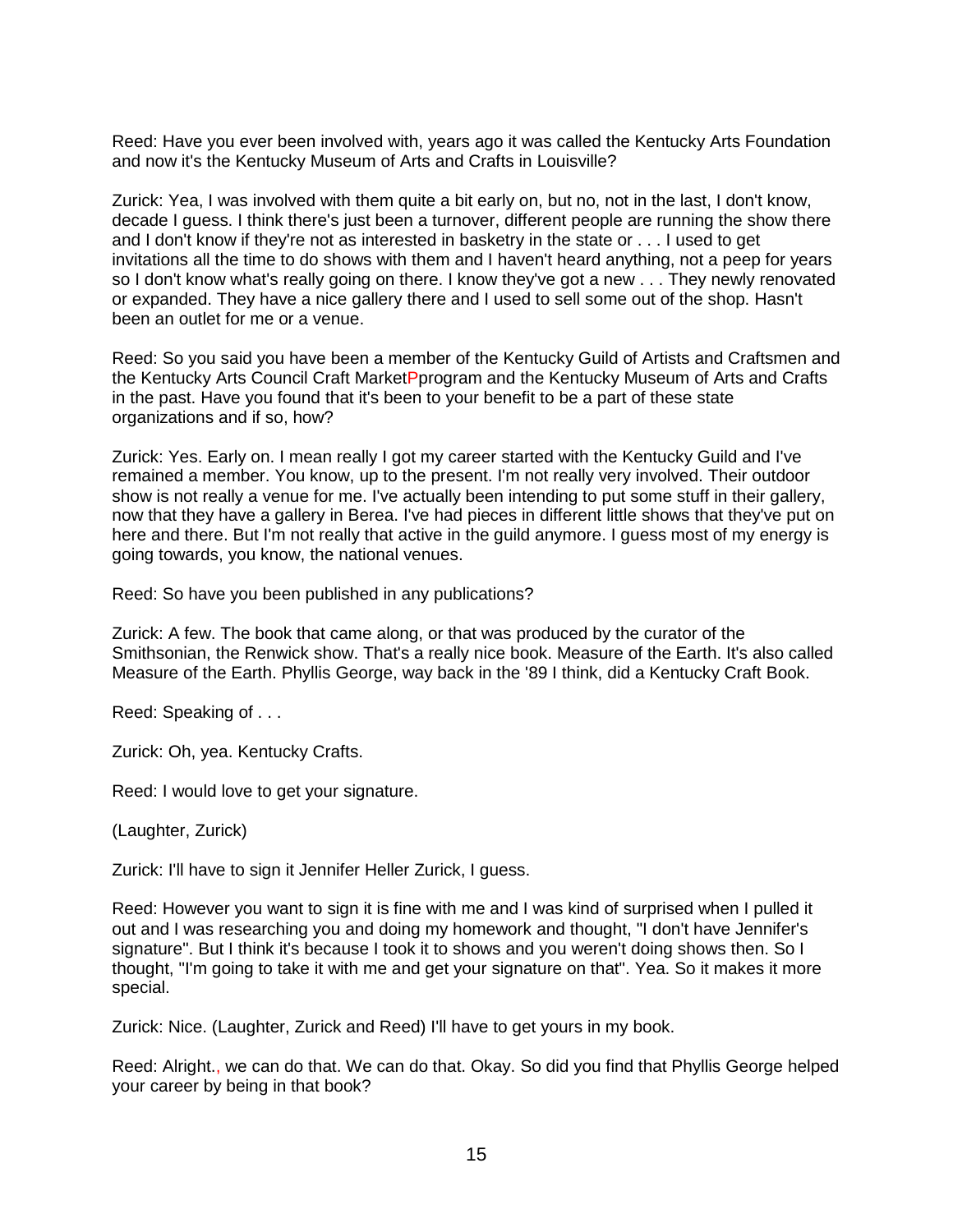Zurick: Well, I don't think I ever got a direct sale from being in that book that I know of. But she helped a lot of people. I mean, she promoted Kentucky crafts and put us on the radar and started the Craft Marketing, I mean really got that going. And she bought two or three baskets from me, so. (Laughter, Zurick)

Reed: You did that first Craft Market show that was at the horse park didn't you?

Zurick: The very first one, yea, I did.

Reed: Now did you ever go to Cave Hill or Cave Run, her home, for those Derby shows?

Zurick: No, I didn't. No. Yea, the craft . . . the first Craft Market at the horse park, that was just a wholesale show. And it was just wholesale for a number of years and I realized after my first wholesale order, which I got there, that I didn't want to do wholesale. (Laughter, Zurick and Reed) That that just wasn't my thing. I didn't want to have to make five or ten or, you know, even three of one design, I just really need to make what I want to make. And then, you know, that's what keeps me happy is being creative with it.

Reed: So has you family been supportive of you through the years?

Zurick: Very. Very supportive.

Reed: How?

Zurick: Well, early on, my mom photographed my work, took care of my sheep when I went bark harvesting. My brother has been harvesting with me for at least twenty years and I really couldn't have done it without him. My sister's been harvesting with me as well. And then when I first started doing these national shows, she would accompany me and help me set up, you know, and drive into these big cities, you know, for the first time. And you know, find our way around and that was a lot of fun. You know, the time we spent together. We did that for a number of years. But now we're taking care of my mom, so she's got her part of the time and I've got her part of the time, so we can't really do things like that together anymore. And my husband has been amazing, I mean, he's just been totally supportive. I mean this work is not economically dependable work. I mean I never know when I'm going to sell a piece ofr if I'm going to have a good show. If what I've invested in a show, I'm going to get back and so it's always a little dicey. Not the dependable income that, you know, I would like to have to contribute, but he's really . . . since he does have a good job, that enables me to be able to be the artist that doesn't . . .

Reed: Takes pressure off.

Zurick: Yea, it does. It does. And then when I do have good shows, it's nice to, you know, do special things with that income. Put new windows in the house last summer. (Laughter, Zurick and Reed) A new stove the year before that.

Reed: So they've encouraged your work and supported you.

Zurick: He has very much, yea. He's been great.

Reed: So have there been any interesting stories you'd like to share with us? Things that have happened to you through the years?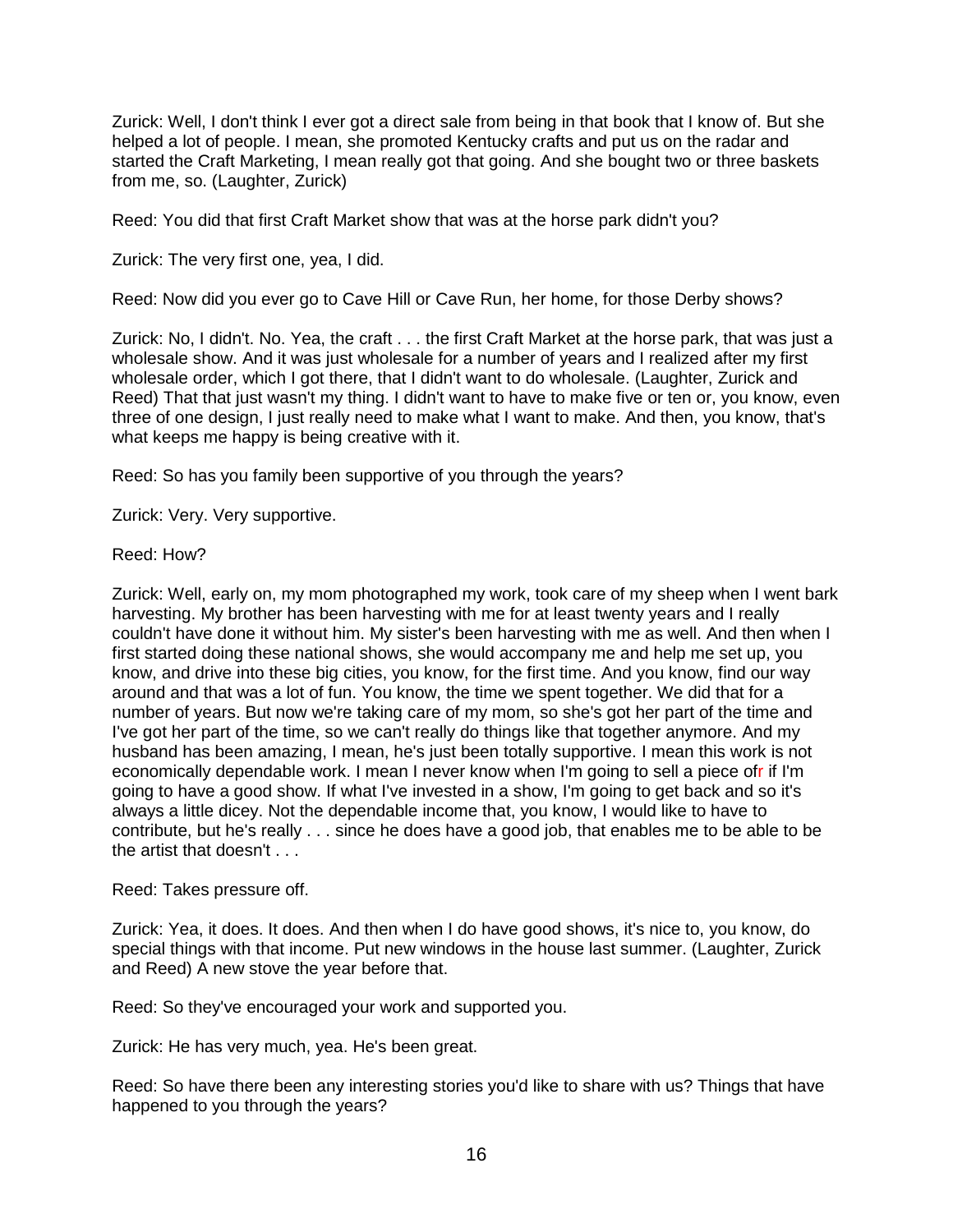# Zurick: Along the way?

Reed: Yea. Along the way.

Zurick: Well, I mean nothing really jumps out at me. That United States Artist Fellowship was like the most exciting things, probably.

## Reed: Absolutely.

Zurick: Yea. Yea and to get that in an email that I almost didn't pay any attention to, you know, it could have easily been deleted. Just to say I'd been nominated and they would actually pay me \$100 to apply, because they respected that this would take my time and energy and you know, if I didn't get it, at least I would have not wasted that time. And then to do that and put that out there and then forget about it for four or five months and then get this phone call that told me I'd been awarded this, I mean, I was just totally stunned. And they flew me to New York for this big gala event and put me up in a Manhattan hotel for a couple of nights, Dave went with me. It was just really exciting. Yea, there was a big performance evening. Because it's a lot of different disciplines, you know, it's given to composers and visual artists and, you know, architects, filmmakers, dancers and so some of these people performed that evening. It was just really fun. And then getting that big check was wonderful. That was exciting. It was also really nice, the Kentucky Arts Council sent me to Ecuador for an artist's residency or artist exchange really. And I was down there, they hosted me for two weeks down there. The Ecuador Partners of America in Quito in the Amazon. That was pretty exciting, a trip down the Rio de Napo River rafter it flooded in this kind of canoe boat, it had a motor, but it was, I mean, kind of a dugout. And you know, water racing, you know, things floating, dodging. (Laughter, Zurick and Reed) And ended up, you know, down in the Amazon for about a week. And then I traveled on my own for about another week after that, they hosted me. So that was really, really fun.

### Reed: Did they have willows there?

Zurick: No, but I went bark harvesting, or not bark harvesting, but fiber harvesting with ( ) Indian down there and worked with some of the fibers they weave with and made a basket.

Reed: What fibers were they?

Zurick: I'm not going to be able to tell you because it was Spanish, but it was like a palm fiber that they peeled off of the palm tree. And processed and then woven into these, kind of, open pieces. Yea, I've got a couple from that I brought back from there.

### Reed: Do you have private collectors?

Zurick: I do, yea. I do. Steve Cole was the main fellow that started collecting my work and ended up, he's in D.C. and he had an extensive collection of specifically American made baskets, or baskets made by American weavers that harvest and process their own materials. So that's what he was specific. And contemporary weavers, so he's been collecting for the past, I don't know, 25, maybe 30 years and he donated his collection to the Smithsonian, to the Renwick gallery and they accepted it. I mean they wanted it and then they made a big exhibition that was up in the Renwick for. . . during 2014, I think. 13, 2013. So he was kind of the main collector, but I have, there's a woman that collecting my work in the Evanston area. She's bought a nice piece or two from me almost every year I've done that show. And there's another lady up there that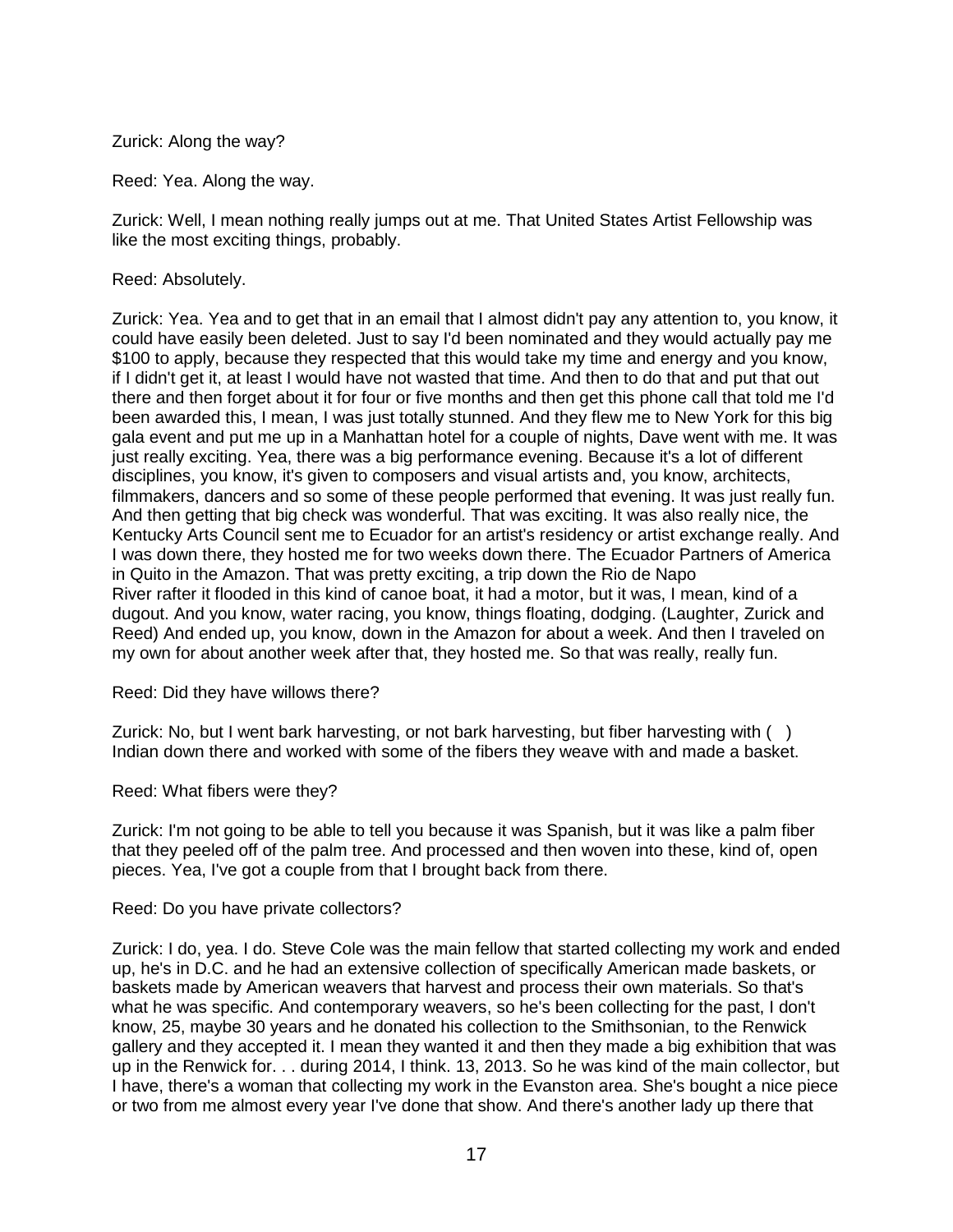collects my work as well. So you know, those are kind of the main people that keep coming back for more, you know. Others, one is good enough to add to their collection.

Reed: That's a nice validation.

Zurick: Yea. (Laughter, Zurick and Reed)

Reed: Well, I think we've covered most things. Is there anything else you'd like to add to this that maybe we haven't touched on?

Zurick: Well, I don't know. You know, this has just been my life. You know, made my first basket when I was  $17$  and  $\ldots$ 

Reed: Have a few gray hairs now.

Zurick: Yea. Yea, I'll turn 60 at the end of this year. I never dreamt that it would be my life, or that I would make a career of this. So it's kind of a surprise, I guess, to me. It just kind of organically evolved, I guess. And it's been really lovely to have my work appreciated, I mean, I guess that always kind of surprised me, you know, when I would set up and people would be . . . especially most recently as my work has gotten more intricate, I mean, people just kind of get, are awed by it. And that feels, you know, really nice. It actually touches them. It's not just, "Oh those are great" but it's like, they kind of put their hand on their heart and it's like they feel them.

Reed: It's the wow factor.

Zurick: Well, yea, it touches something in their spirit that they connect with. And I really love having that experience, because there's so many people that can't afford the work and I understand that, I mean, I wouldn't be able to afford it either. But just to make that connection with people that really, on that level is pretty sweet. It's, yea, it's just kind of turned out to be my life, baskets, Basket making and now some teaching and I hope to, you know, keep at it.

Reed: Keep on.

Zurick: Slow down the pace a little bit. Not push it so much, you know. Right in front of a show, be a little more relaxed about that.

(Laughter, Zurick)

Reed: I always like to think better to ()

(Laughter, Zurick and Reed)

Zurick: Yea, it's good. And it's fun. It's fun getting out there and putting the work on pedestals and putting them under lights, because they really pop then, when they've got the lights aimed at them and the backdrop and it's just kind of fun to take them out and show them off a little bit. Share them, you know. I'm not really showing off, I think it's more of a sharing.

Reed: Well, thank you so much for agreeing to do this interview.

Zurick: You're welcome.